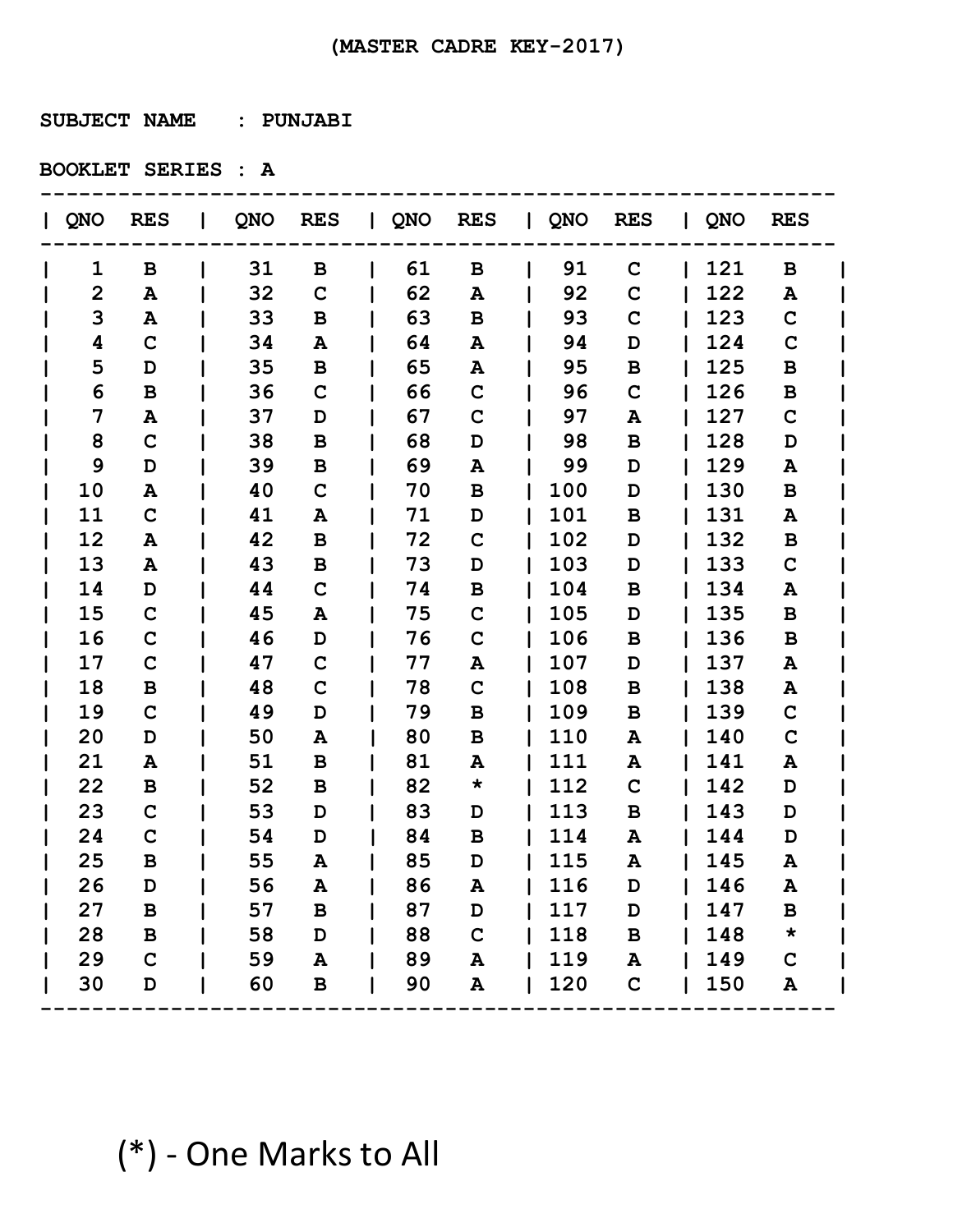**SUBJECT NAME : PUNJABI** 

**BOOKLET SERIES : B**

| QNO            | <b>RES</b>   |    | QNO RES     | QNO | <b>RES</b>   | QNO RES |              | QNO | <b>RES</b>   |  |
|----------------|--------------|----|-------------|-----|--------------|---------|--------------|-----|--------------|--|
| 1              | В            | 31 | B           | 61  | $\mathbf C$  | 91      | $\mathbf C$  | 121 | A            |  |
| $\overline{2}$ | A            | 32 | A           | 62  | D            | 92      | $\mathbf C$  | 122 | $\mathbf C$  |  |
| 3              | в            | 33 | A           | 63  | В            | 93      | B            | 123 | D            |  |
| 4              | $\mathbf C$  | 34 | $\mathbf C$ | 64  | $\mathbf C$  | 94      | $\mathbf B$  | 124 | B            |  |
| 5              | D            | 35 | $\mathbf C$ | 65  | A            | 95      | $\mathbf C$  | 125 | A            |  |
| 6              | B            | 36 | D           | 66  | B            | 96      | D            | 126 | $\mathbf C$  |  |
| 7              | B            | 37 | A           | 67  | D            | 97      | A            | 127 | D            |  |
| 8              | $\mathbf C$  | 38 | B           | 68  | D            | 98      | B            | 128 | A            |  |
| 9              | A            | 39 | D           | 69  | B            | 99      | A            | 129 | $\mathbf C$  |  |
| 10             | B            | 40 | $\mathbf C$ | 70  | D            | 100     | B            | 130 | A            |  |
| 11             | B            | 41 | D           | 71  | D            | 101     | $\mathbf C$  | 131 | A            |  |
| 12             | $\mathbf C$  | 42 | В           | 72  | B            | 102     | A            | 132 | D            |  |
| 13             | A            | 43 | $\mathbf C$ | 73  | D            | 103     | $\, {\bf B}$ | 133 | $\mathbf C$  |  |
| 14             | D            | 44 | $\mathbf C$ | 74  | B            | 104     | B            | 134 | $\mathbf C$  |  |
| 15             | $\mathbf C$  | 45 | A           | 75  | D            | 105     | Α            | 135 | $\mathbf C$  |  |
| 16             | $\mathbf C$  | 46 | $\mathbf C$ | 76  | B            | 106     | A            | 136 | B            |  |
| 17             | D            | 47 | B           | 77  | B            | 107     | $\mathbf C$  | 137 | $\mathbf C$  |  |
| 18             | A            | 48 | B           | 78  | A            | 108     | $\mathbf C$  | 138 | D            |  |
| 19             | B            | 49 | A           | 79  | A            | 109     | A            | 139 | A            |  |
| 20             | B            | 50 | $\star$     | 80  | $\mathbf C$  | 110     | D            | 140 | B            |  |
| 21             | D            | 51 | D           | 81  | B            | 111     | D            | 141 | $\mathbf C$  |  |
| 22             | D            | 52 | B           | 82  | A            | 112     | D            | 142 | $\mathbf C$  |  |
| 23             | A            | 53 | D           | 83  | A            | 113     | A            | 143 | B            |  |
| 24             | A            | 54 | A           | 84  | D            | 114     | A            | 144 | D            |  |
| 25             | B            | 55 | D           | 85  | D            | 115     | B            | 145 | B            |  |
| 26             | D            | 56 | $\mathbf C$ | 86  | В            | 116     |              | 146 | B            |  |
| 27             | A            | 57 | A           | 87  | A            | 117     | $\mathbf C$  | 147 | $\mathbf C$  |  |
| 28             | $\, {\bf B}$ | 58 | A           | 88  | $\mathbf C$  | 118     | ${\bf A}$    | 148 | $\mathbf D$  |  |
| 29             | $\mathbf B$  | 59 | $\mathbf C$ | 89  | $\, {\bf B}$ | 119     | $\, {\bf B}$ | 149 | $\, {\bf B}$ |  |
| 30             | A            | 60 | $\mathbf C$ | 90  | A            | 120     | A            | 150 | $\mathbf C$  |  |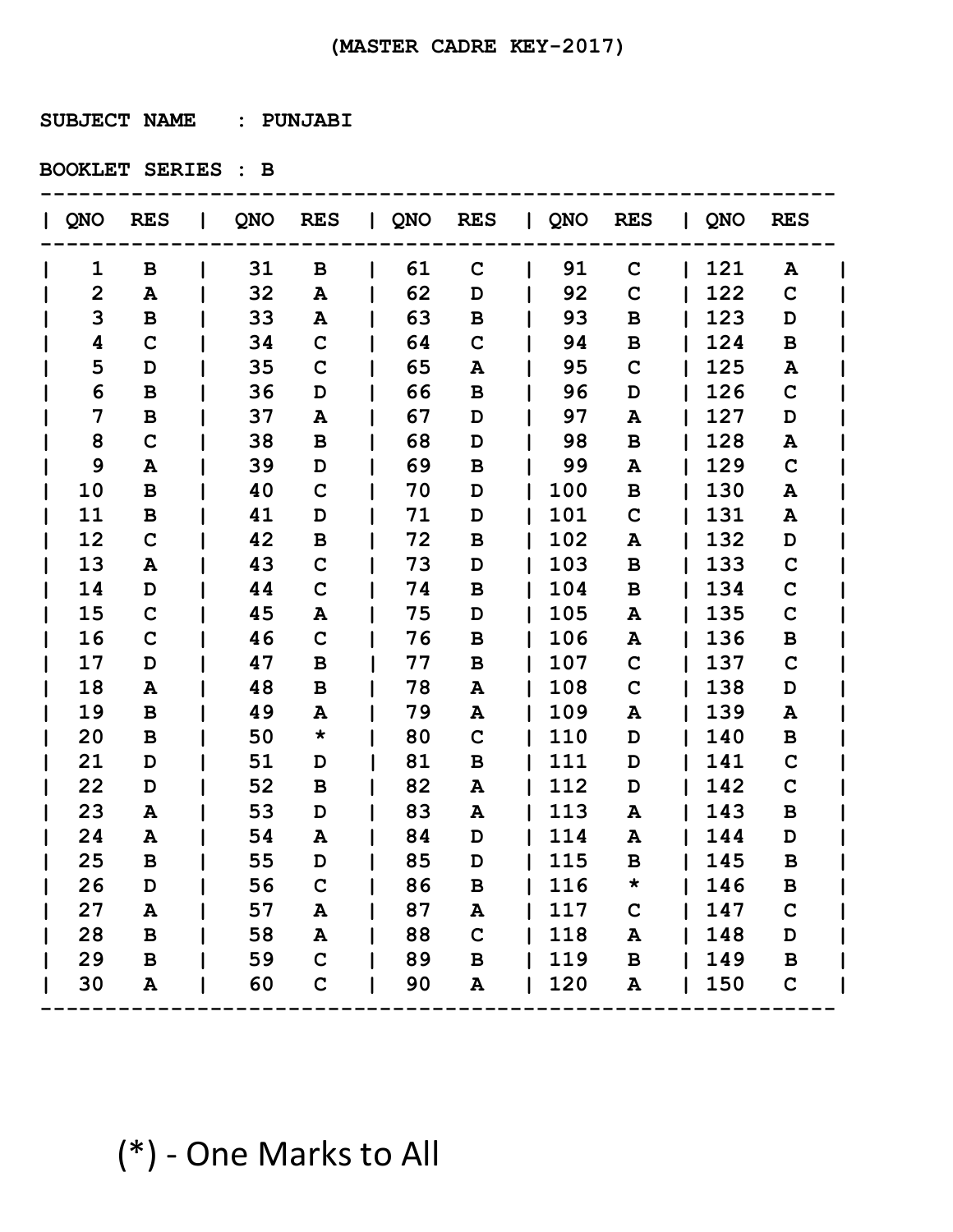**SUBJECT NAME : PUNJABI** 

**BOOKLET SERIES : C**

| QNO | <b>RES</b>   |    | QNO RES      | QNO RES |             | QNO RES |              | QNO | <b>RES</b>   |  |
|-----|--------------|----|--------------|---------|-------------|---------|--------------|-----|--------------|--|
| 1   | $\mathbf C$  | 31 | B            | 61      | B           | 91      | $\mathbf C$  | 121 | D            |  |
| 2   | A            | 32 | D            | 62      | A           | 92      | $\mathbf C$  | 122 | $\mathbf C$  |  |
| 3   | $\mathbf C$  | 33 | B            | 63      | A           | 93      | B            | 123 | $\mathbf C$  |  |
| 4   | B            | 34 | B            | 64      | $\mathbf C$ | 94      | $\mathbf C$  | 124 | D            |  |
| 5   | B            | 35 | Α            | 65      | $\mathbf C$ | 95      | D            | 125 | A            |  |
| 6   | A            | 36 | A            | 66      | A           | 96      | A            | 126 | B            |  |
| 7   | $\star$      | 37 | C            | 67      | D           | 97      | $\mathbf B$  | 127 | B            |  |
| 8   | D            | 38 | B            | 68      | D           | 98      | $\mathbf C$  | 128 | D            |  |
| 9   | B            | 39 | A            | 69      | D           | 99      | $\mathbf C$  | 129 | D            |  |
| 10  | D            | 40 | Α            | 70      | A           | 100     | $\, {\bf B}$ | 130 | A            |  |
| 11  | A            | 41 | D            | 71      | A           | 101     | D            | 131 | A            |  |
| 12  | D            | 42 | D            | 72      | B           | 102     | B            | 132 | B            |  |
| 13  | $\mathbf C$  | 43 | B            | 73      | $\star$     | 103     | $\, {\bf B}$ | 133 | D            |  |
| 14  | Α            | 44 | A            | 74      | $\mathbf C$ | 104     | $\mathbf C$  | 134 | A            |  |
| 15  | Α            | 45 | $\mathbf C$  | 75      | Α           | 105     | D            | 135 | B            |  |
| 16  | $\mathbf C$  | 46 | B            | 76      | B           | 106     | B            | 136 | B            |  |
| 17  | $\mathbf C$  | 47 | A            | 77      | A           | 107     | $\mathbf C$  | 137 | A            |  |
| 18  | $\mathbf C$  | 48 | $\mathbf C$  | 78      | A           | 108     | $\, {\bf B}$ | 138 | B            |  |
| 19  | D            | 49 | $\mathbf C$  | 79      | $\mathbf C$ | 109     | A            | 139 | A            |  |
| 20  | B            | 50 | B            | 80      | D           | 110     | B            | 140 | A            |  |
| 21  | $\mathbf C$  | 51 | B            | 81      | B           | 111     | $\mathbf C$  | 141 | $\mathbf C$  |  |
| 22  | Α            | 52 | $\mathbf C$  | 82      | Α           | 112     | D            | 142 | $\mathbf C$  |  |
| 23  | B            | 53 | D            | 83      | $\mathbf C$ | 113     | B            | 143 | D            |  |
| 24  | D            | 54 | A            | 84      | D           | 114     | B            | 144 | A            |  |
| 25  | D            | 55 | В            | 85      | A           | 115     | $\mathbf C$  | 145 | B            |  |
| 26  | в            | 56 | A            | 86      | C           | 116     | A            | 146 | D            |  |
| 27  | D            | 57 | $\, {\bf B}$ | 87      | A           | 117     | $\, {\bf B}$ | 147 | $\mathbf C$  |  |
| 28  | D            | 58 | $\mathbf C$  | 88      | A           | 118     | $\mathbf B$  | 148 | $\mathbf D$  |  |
| 29  | $\, {\bf B}$ | 59 | A            | 89      | D           | 119     | $\mathbf C$  | 149 | $\, {\bf B}$ |  |
| 30  | D            | 60 | $\, {\bf B}$ | 90      | $\mathbf C$ | 120     | A            | 150 | $\mathbf C$  |  |